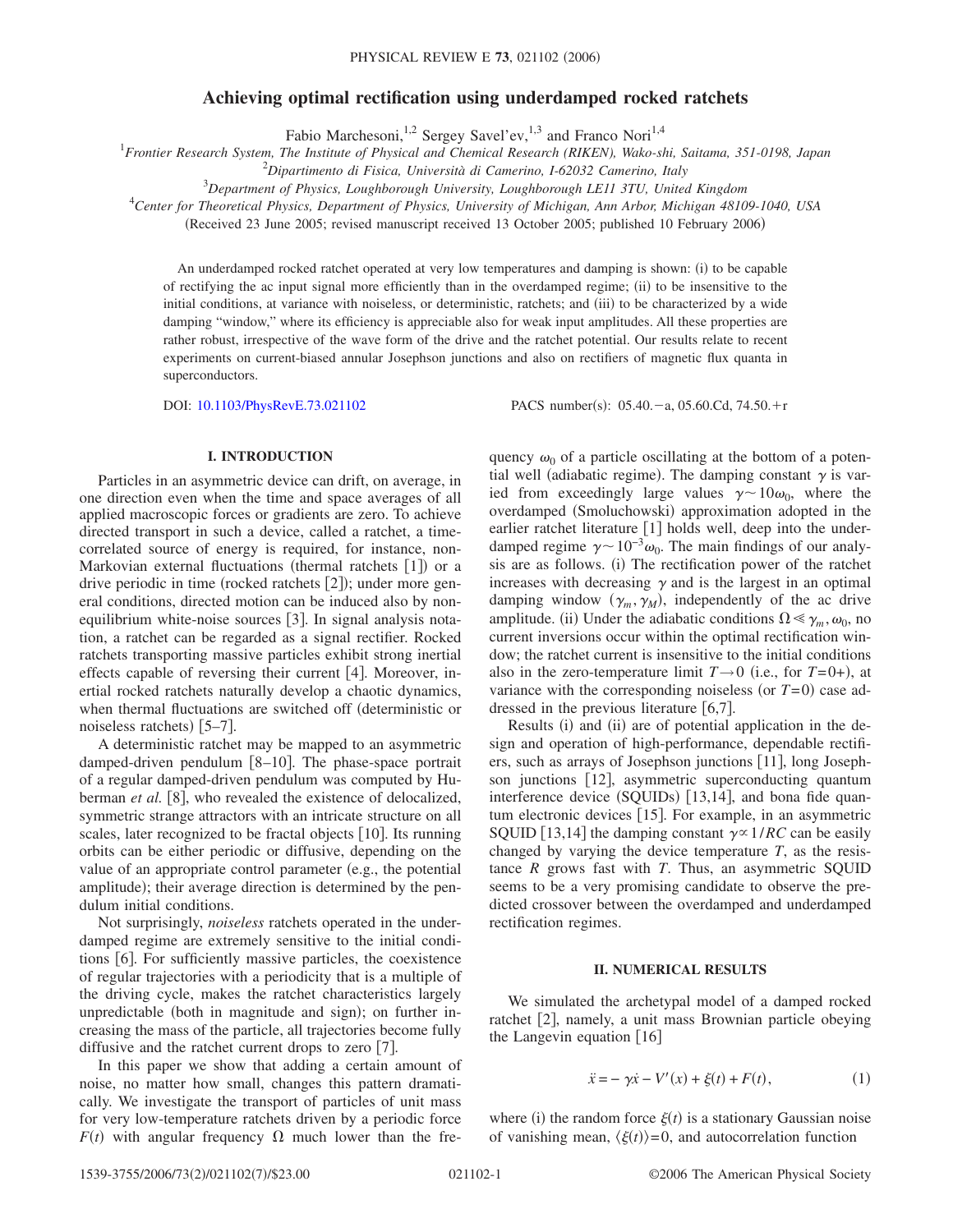$$
\langle \xi(t)\xi(0)\rangle = 2\gamma kT\delta(t),\qquad(2)
$$

modeling an equilibrium heat bath; (ii) the viscous constant  $\gamma$  quantifies the damping (or inertial) effects; and (iii) the applied drive  $F(t)$  is periodic in time. To avoid harmonic mixing effects  $[17,18]$ , we chose simple wave forms, such as a sinusoidal signal,

$$
F(t) = A \cos(\Omega t), \tag{3}
$$

or an up-down periodic ramp,

$$
F(t) = A \left( 1 - \frac{4|t|}{T_{\Omega}} \right)
$$
 (4)

with  $|t| \leq T_{\Omega}/2$  and  $T_{\Omega} = 2\pi/\Omega$ . In both cases, the time origin can be changed arbitrarily. (iv) The potential  $V(x)$  describes the particle glide substrate; it is periodic with period *L*, namely,  $V(x+L) = V(x)$ , and asymmetric under reflection, *V*(*x*+*x*<sub>0</sub>) ≠ *V*(−*x*+*x*<sub>0</sub>) for any *x*<sub>0</sub> ∈ [0,*L*].

We have simulated two types of ratchet potentials, (i) the *harmonic* potential

$$
V_h(x) = -\frac{L}{2\pi} \left[ \sin\left(\frac{2\pi x}{L}\right) + \frac{1}{4}\sin\left(\frac{4\pi x}{L}\right) \right]
$$
 (5)

with *L*=1. Each potential unit cell is characterized by a fundamental frequency at the well bottom,  $\omega_0 \approx 3.18$ , and a peak-to-peak amplitude  $\Delta V \approx 0.35$ ; the static depinning thresholds of the tilted potential  $V(x) = |F|x$ , are  $F_{3R} = 3/4$ , to the right  $(-)$ , and  $F_{3L} = 3/2$ , to the left  $(+)$ . (ii) The *piecewise linear* potential

$$
V_{l}(x) = -Q\left(\frac{x}{L_{2}} + \frac{1}{2}\right) - L_{2} < x < 0,
$$
\n
$$
= Q\left(\frac{x}{L_{1}} - \frac{1}{2}\right) \quad 0 < x < L_{1},\tag{6}
$$

with  $L_1 + L_2 = L$  and  $L = 1$ . Here, the barrier height  $\Delta V$  coincides with *Q* and the depinning forces to the right and to the left are  $F_{3R} = Q/L_1$  and  $F_{3L} = Q/L_2$ , respectively; to ensure the same ratchet polarity as in Eq. (5), we took  $L_1 > L_2$ . Moreover, as the frequency of the particle oscillations at the well bottoms are amplitude dependent, we choose  $\omega_0$  $=\sqrt{Q/L_2}$  for convenience.

On numerically integrating the stochastic differential equation (1), we computed the time-averaged particle velocity  $\langle \dot{x} \rangle \equiv v$  as a function of the damping constant  $\gamma$  for different drive amplitudes *A*. We present here only two data sets: Fig. 1 for the harmonic potential  $V_h(x)$  and Fig. 2 for the piecewise linear potential  $V_l(x)$ , both driven by the double-sided ramp force (4). For the sake of comparison to the analytical predictions shown in Sec. III, *v* is expressed in units of  $A/\gamma$ , the expected maximum drift velocity of the driven particle. Moreover, both figures are composed of three panels, respectively, for  $A > F_{3L}$ ,  $F_{3R} < A < F_{3L}$ , and *A*  $\langle F_{3R}$  (i.e., for *A* larger, between, and smaller than the right and/or left depinning thresholds of the relevant potential). All curves on display refer to thermal energies *kT* not larger than 20% of the potential barrier  $\Delta V$ .



FIG. 1. (Color online) Response function,  $\gamma v / A = \gamma \mu$  vs damping  $\gamma$ , of the inertial ratchet (1) with drive (4) and harmonic potential (5) for (a)  $A = 2$ , (b)  $A = 1$ , (c)  $A = 0.5$ , and different values of  $kT$ . Other simulation parameters are  $L=1$  and  $\Omega=10^{-3}$ .

A few remarkable properties are apparent by inspection: (i) The curves  $v$  versus  $\gamma$  exhibit a simple and stable structure. The net velocity  $\nu$  increases with lowering  $\gamma$  faster than the scaling law  $\gamma^{-1}$  predicted in the overdamped regime [1]; the rectification effect appears to be very strong in a welldefined damping window  $(\gamma_m, \gamma_M)$  with  $\gamma_m \approx 10^{-2} \omega_0$  and  $\gamma_M \approx \omega_0$ , independently of the drive amplitude.

(ii) For our choice of the simulation parameters, no current inversions have been detected. Note that  $v \approx 0$  for  $\gamma$  $m \leq \gamma_m$ , so that  $\Omega$  turns out to be the slowest effective frequency and/or rate of the process (i.e.,  $\Omega \le \gamma, \omega_0$ ); as a consequence, all our data can be analyzed within an adiabatic approximation scheme. Current inversions do occur for higher forcing frequencies  $[4]$ .

(iii) An accurate sampling of the particle phase space led us to conclude that the curves  $v$  versus  $\gamma$  (in Fig. 1) are insensitive to the initial conditions  $[x(0), \dot{x}(0)]$ . At variance with the literature on deterministic ratchets  $[5-7]$ , the response of a zero-temperature ratchet is a truly stationary observable. Of course, the relevant transient times grow exponentially long for  $kT/\Delta V$  tending to zero—and so do our simulation runs.

The boundaries  $\gamma_m$  and  $\gamma_M$  of the optimal rectification interval are insensitive both to the drive frequency (not shown), at least in the adiabatic regime  $\Omega \rightarrow 0$ , and to the noise intensity, as long as  $kT \ll \Delta V$ . This suggests that  $\gamma_m$  and  $\gamma_M$  are quantities only determined by the substrate potential.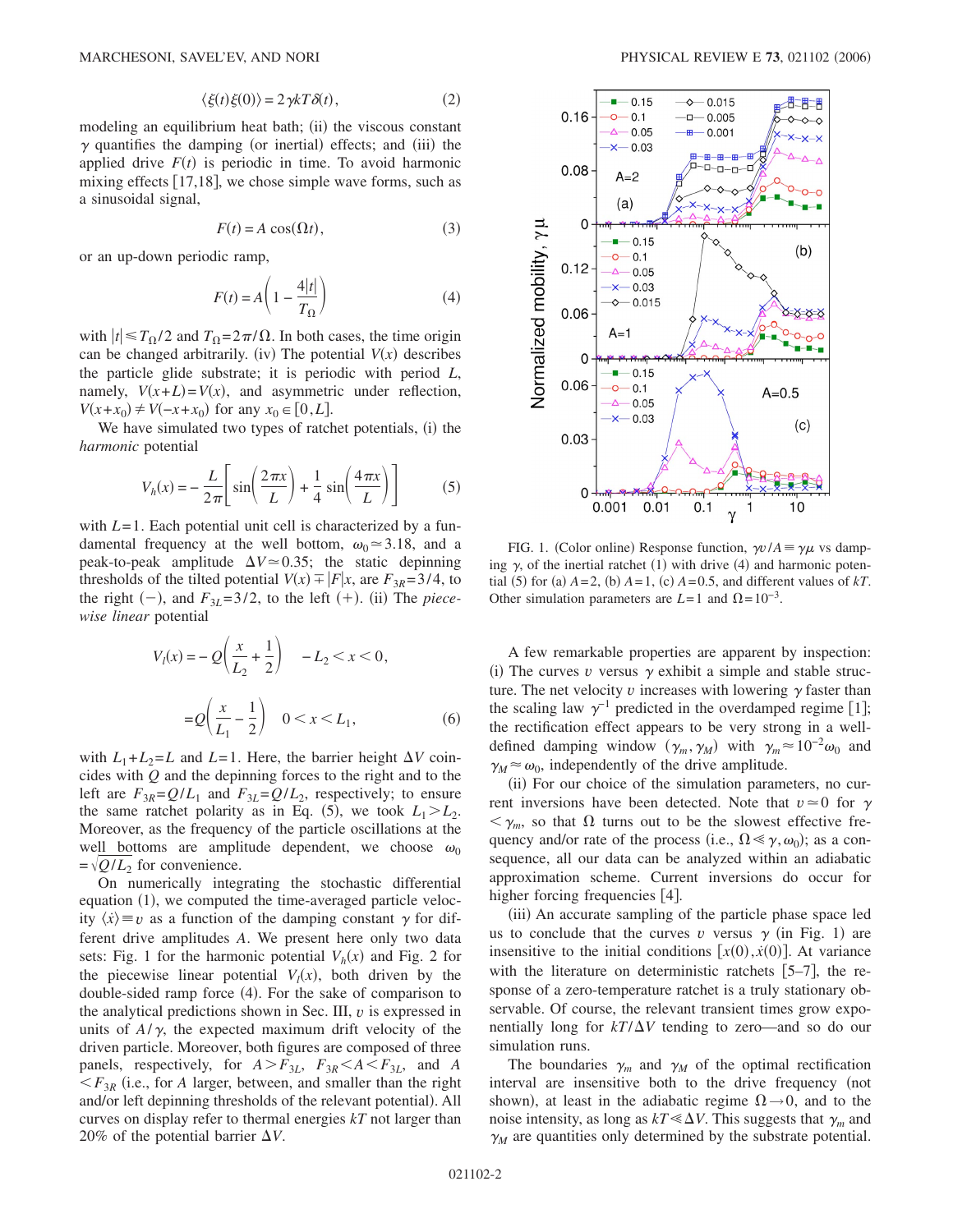

FIG. 2. (Color online) Response function,  $\gamma v / A = \gamma \mu$  vs damping  $\gamma$ , of the inertial ratchet (1) with drive (4) and piecewise linear potential (6) for (a)  $A=2$ , (b)  $A=1$ , (c)  $A=0.3$ , and different values of *kT*. Other simulation parameters:  $Q=0.35$ ,  $L_1=0.8$ ,  $L_2=0.2$ , and  $\Omega = 10^{-3}$ . The potential profile is drawn in the inset of panel (a).

### **III. ANALYTICAL TOOLS**

To interpret the simulation data reported in Sec. II, one needs to generalize the theory of the underdamped Brownian motion in a symmetric washboard potential (Sec. III A), developed by Risken  $\lceil 16 \rceil$  and co-workers, to the case of the asymmetric ratchet potentials studied here (Sec. III B).

#### **A. Mobility: Zero-noise versus zero-temperature limit**

Let us first consider Eq.  $(1)$  for a static dc drive  $F$  pointing in a fixed direction, say to the right,  $F > 0$ . As shown in Ref. [16], the corresponding particle dynamics is characterized by random switches between a locked state with zero average velocity and a running state with asymptotic average velocity  $v = F/\gamma$ . In terms of the particle mobility,  $\mu \equiv v/F$ , locked and running states correspond to  $\gamma \mu = 0$  and  $\gamma \mu = 1$ , respectively.

In the overdamped regime of Eq.  $(1)$ , the particle sits at a local minimum of the tilted substrate as long as *F* is smaller than the relevant depinning threshold, denoted here by  $F_3$ ; for  $F>F_3$ , there exist no such minima and the particle runs in the *F* direction with average speed approaching  $F/\gamma$ .

In the underdamped regime  $\gamma \ll \omega_0$ , the locked-to-running transition depends crucially on the presence of noise, no matter how weak. In the *noiseless* case, *T*=0, the average speed of a Brownian particle depends on the initial conditions according to the hysteretic cycle illustrated in Fig.  $3(a)$ . The transition from the locked to the running state occurs on



FIG. 3. (Color online) Underdamped particle  $(\gamma = 0.03)$  in the symmetric washboard potential  $V(x) = \omega_0^2 \cos x$  with  $\omega_0 = 1$  and *L*  $=2\pi$ . (a) The locked-to-running states transition. The thresholds  $F_1 = (4/\pi)\omega_0 \gamma$  (pinning) and  $F_3 = \omega_0^2$  (depinning) of the hysteretic loop (dashed curves) and the zero-temperature step at  $F_2$  $\approx$  3.36 $\omega_0 \gamma$  (solid curve) are marked explicitly; (b) the locked-torunning transition threshold  $F_{\text{th}}$  at  $kT=0.3$  is plotted vs  $\gamma$  (solid circles); simulation data bridge the zero-temperature asymptotes  $F_2$  $(\gamma \rightarrow 0)$ , dashed tangent line) and  $F_3$  ( $\gamma \rightarrow \infty$ , solid line) [19]. Simulation data (empty circles) for  $F_1$  vs  $\gamma$  are plotted for a comparison; the dashed tangent line at the origin represents the analytical approximation  $F_1 = (4/\pi)\omega_0 \gamma$  for  $\gamma \rightarrow 0$ .

raising  $F$  above  $F_3$  (depinning threshold), while the opposite transition takes place on lowering *F* below a certain repinning threshold  $F_1 = \kappa_1 \gamma \omega_0$ . For sufficiently large values of  $\gamma$ , in the damped regime with  $\gamma \approx \omega_0$ ,  $F_1$  approaches  $F_3$ , and the hysteretic cycle collapses into a single transition step.

For vanishingly low temperatures,  $T=0+$ , the scenario changes completely, as the underdamped *stationary* dynamics of  $x(t)$  is controlled by only one threshold  $F_2 = \kappa_2 \gamma \omega_0$ : For  $F \leq F_2$ , the Brownian particle remains trapped in one potential well; for  $F > F_2$ , it falls down the tilted washboard potential with average speed close to  $F/\gamma$ . At the transition threshold  $F_2$ , the quantity  $\gamma \mu$  jumps from zero to (very close to) one, stepwise [Fig.  $3(a)$ ].

At variance with  $F_3$ , the threshold  $F_2$  indicates a dynamical transition that occurs for quite small static tilts. For practical purposes, resolving  $F<sub>2</sub>$  requires relatively long observation times  $[16,20]$  because, at threshold, the dynamics of the particle is energetically bistable and the locked-to-running switches take an exponentially long Kramers' time to occur, namely, an average time proportional to  $e^{\delta V/kT}$ . As a consequence, ramping *F* up and down over an appropriate interval to determine  $F_2$  (either numerically or experimentally) is a critical procedure [19]. Ramping periods any shorter than the characteristic locked-to-running switching times cause hysteretic loops of the particle velocity, and the width of such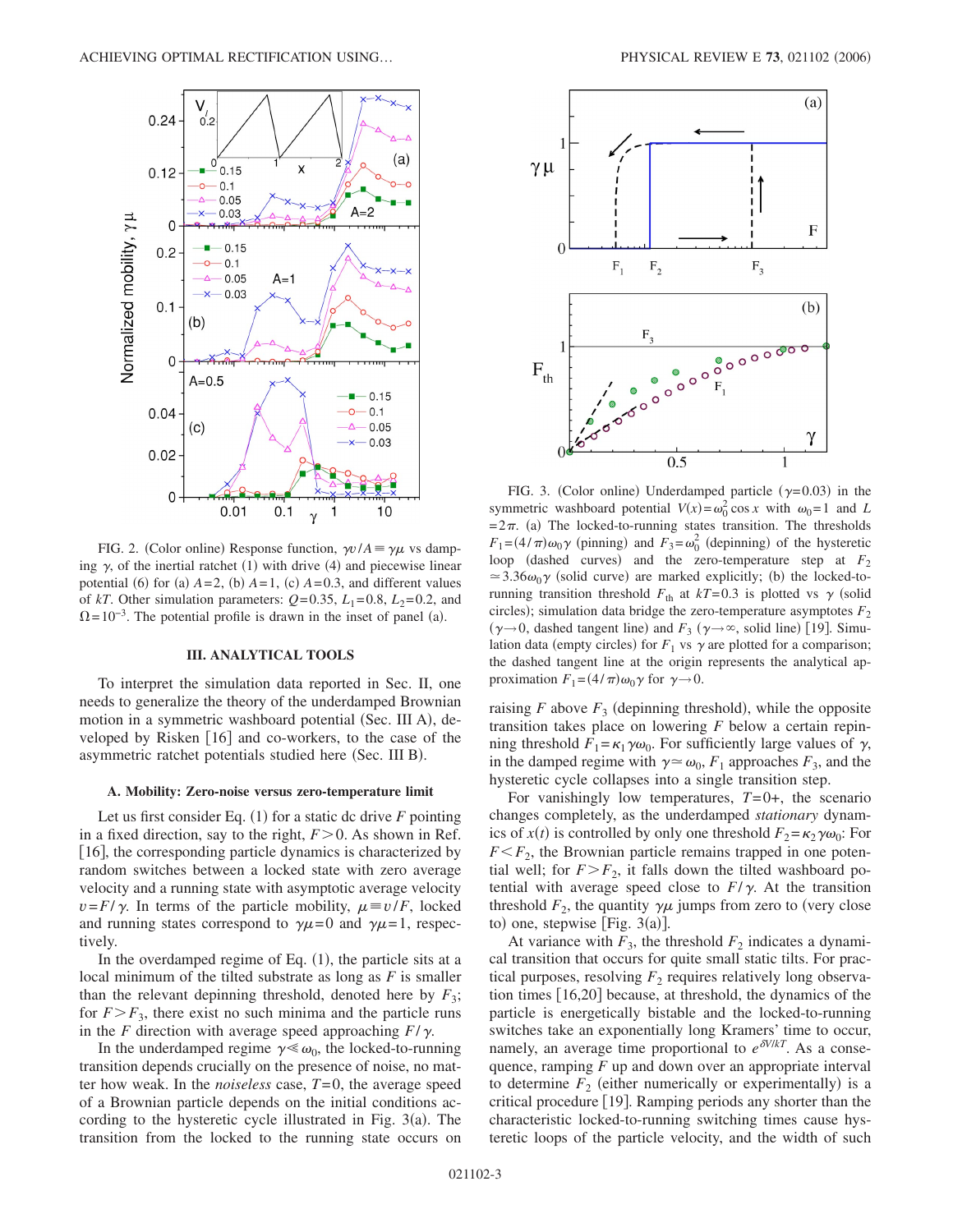loops in the vicinity of the threshold gets markedly enhanced on lowering the temperature  $[19]$ ; hence, the need for exceedingly long observation times in the limit  $T\rightarrow 0$ .

Therefore, at finite but very low temperatures, i.e., as long as  $kT \ll \Delta V$ , an appropriate locked-to-running transition threshold  $F_{th}$  is numerically identifiable with high accuracy at any value of  $\gamma$ , as displayed in Fig. 3(b), on increasing  $\gamma$ ,  $F_{\text{th}}$  as a function of  $\gamma$  bridges monotonically the two asymptotes  $F_{\text{th}}(\gamma \rightarrow 0) = F_2$  and  $F_{\text{th}}(\gamma = \infty) = F_3$  discussed in this section.

## **B. Asymmetric thresholds**

The ratchet response for  $F>0$  (particle drifting to the right) and  $F < 0$  (particle drifting to the left) is different. This amounts to introducing two distinct mobility functions, respectively,  $\mu_R(F) \equiv \mu(F)$  and  $\mu_L(F) \equiv \mu(-F)$ ; the quantities  $\mu_R(F)$  and  $\mu_L(F)$  are both non-negative definite for  $F \ge 0$ and, due to the ratchet asymmetry,  $\mu_R(F) \neq \mu_L(F)$ . This means that we have to determine two sets of thresholds  $F_{1R}$ ,  $F_{2R}$ , and  $F_{3R}$  for  $\mu_R(F)$  and  $F_{1L}$ ,  $F_{2L}$ , and  $F_{3L}$  for  $\mu_L(F)$ .

The depinning thresholds of the potentials used in our simulations have been reported in Sec. II, i.e., (i) harmonic potential (5),  $F_{3R}$ =3/4,  $F_{3L}$ =3/2; (ii) piecewise linear potential (6),  $F_{3R} = Q/L_1$ ,  $F_{3L} = Q/L_2$ .

The determination of the repinning thresholds is less trivial. In order to skip tedious algebraic passages, we refer the reader directly to Eq. (11.190) of Ref. [16]. For  $\gamma \rightarrow 0$ , a simple energy balance argument yields

$$
\frac{F_{1R}}{\gamma} = \frac{F_{1L}}{\gamma} = \overline{v}(\Delta V),\tag{7}
$$

where  $\bar{v}(E) = \int_0^L \sqrt{2[E - V(x)]}/L$ . This integral can be calculated analytically for the piecewise linear potential  $V_l(x)$ , i.e., for  $\gamma \rightarrow 0$ ,

$$
F_{1R} = F_{1L} = \frac{2}{3} \gamma \sqrt{2\Delta V}
$$
 (8)

with  $\Delta V = Q$ . Equation (8), with the appropriate  $\Delta V$ , provides a working estimate for the pinning thresholds of the harmonic potential  $V_h(x)$ , too, as proven by numerical computation. In conclusion, for  $\gamma \rightarrow 0$ 

$$
F_{1R} = F_{1L} = \kappa_1 \omega_0 \gamma \tag{9}
$$

with  $\kappa_1 \approx 1.06$  for  $V_h(x)$  and  $\kappa_1 = 2\sqrt{2L_2}/3$  for  $V_l(x)$ . Note that higher-order  $(\gamma/\omega_0)$ -corrections to Eq. (7) are sensitive to the potential asymmetry, so that  $F_{1R} \neq F_{1L}$ .

Locating the zero-temperature transition thresholds is far more complicated. Following Risken's prescription (see Sec. 11.6.3 of Ref. [16]), one obtains an implicit integral equation for  $F_{2R}$  and  $F_{2L}$  in the  $\gamma \rightarrow 0$  limit. As such an equation is symmetric under the transformation  $V(x) \rightarrow -V(x)$ , one concludes that  $F_{2R} = F_{2L} = F_2$ , where

$$
\int_0^{(F_2/\gamma)} dx \int_0^x \frac{dy}{\bar{v}(y)} = \Delta V \tag{10}
$$

and  $\bar{v}$  is the function introduced in Eq. (7). From the numerical integration of Eq. (10), we obtain the limiting expressions for the  $T=0+$  transition thresholds

$$
F_{2R} = F_{2L} = \kappa_2 \omega_0 \gamma \quad \text{for } \gamma \to 0. \tag{11}
$$

Here,  $\kappa_2 \approx 3.5$  for  $V_h(x)$  and  $\kappa_2 \approx 2.5\sqrt{L_2}$  for  $V_l(x)$ ; note that  $\kappa_2$  and  $\kappa_1$  are of the same order of magnitude with  $\kappa_2 > \kappa_1$  $\lceil 20 \rceil$ .

Finally, when plotted versus  $\gamma$ , the zero-temperature transition thresholds for *F* pointing both right,  $F_{th,R}$ , and left,  $F_{th,L}$ , start out tangent to  $F_2 = \kappa_2 \omega_2 \gamma$  at  $\gamma = 0$ , and then bend toward their horizontal asymptotes,  $F_{3R}$  and  $F_{3L}$ , for  $\gamma$  $\in (\gamma_m, \gamma_M)$ . The thresholds  $F_{\text{th},R}$  and  $F_{\text{th},L}$  versus  $\gamma$  can be extracted from our simulation data for both potential  $V_l(x)$ and  $V_h(x)$ ; the two curves never cross at finite  $\gamma$ , i.e.,  $F_{th,L}$  $F_{\text{th},R}$  for  $\gamma$  > 0. Note that the analytical determination of  $F_{\text{th}}$  as a function of  $\gamma$  is impossible even in the symmetric case of Fig. 3(b) [16]. However, explicit numerical calculations indicate that  $F_{1R}(\gamma)$  and  $F_{1L}(\gamma)$  merge with  $F_{3R}$  and  $F_{3L}$ , respectively, for  $\gamma$  of the order of  $\omega_0$ ; hence, the estimate  $\gamma_M \approx \omega_0$  [16]. The  $\gamma$  dependence of the corrections to the approximate identity  $F_{\text{th},R} \simeq F_{\text{th},L}$  for  $\gamma \ll \gamma_m$  is quite hard to handle. Here, we limit ourselves to remark that the dimensionless ratio  $\gamma/\omega_0$  depends neither on  $\Omega/\omega_0$  nor on  $kT/\Delta V$ , as we are considering the adiabatic limit,  $\Omega \rightarrow 0$ , of the ratchet response at zero temperature, *T*=0+. It follows that  $\gamma_m$  is also a ratchet constant proportional to  $\omega_0$ .

#### **C. Zero-temperature ratchet current**

An analytical estimate of the particle time-averaged current in the piecewise linear potential (6) is affordable without much effort both at *T*=0+ and *T*=0.

In the zero-temperature limit, the transition thresholds  $F_{\text{th},R}$  and  $F_{\text{th},L}$  are well defined. As shown in Sec. III A, we can assume that  $\mu(F_{\text{th}}-) = 0$  and  $\mu(F_{\text{th}}+) = 1$  with high accuracy, both for the right and left mobility curves. For simplicity, we report here our results for the periodic double-sided ramp (4), valid under adiabatic conditions  $\Omega \le \gamma, \omega_0$ , namely,

=

$$
v(A) = \frac{A^2 - F_{\text{th},R}^2}{4\gamma A}, \quad F_{\text{th},R} < A < F_{\text{th},L}
$$
 (12a)

$$
= \frac{F_{\text{th},L}^2 - F_{\text{th},R}^2}{4\gamma A}, \quad A > F_{\text{th},L}, \tag{12b}
$$

and  $v(A)=0$  for  $A \leq F_{th,R}$ . A plot of the curve  $v(A)$  is displayed in Fig. 4(a). The rising branch (12a) only occurs when the particle may depin to the right (i.e., for  $F_{\text{th},R} < A < F_{\text{th},L}$ ); depinning in both directions for  $A > F_{th,L}$  degrades the rectification effect, as indicated by the decaying tail (12b) of  $\nu(A)$ . Note that for  $\gamma \rightarrow \infty$ ,  $F_{\text{th},R}$  and  $F_{\text{th},L}$  approach the  $\gamma$ -independent limits,  $F_{3R}$  and  $F_{3L}$ , respectively; hence,  $v(A) \propto \gamma^{-1}$ , as expected [1]. On the contrary, the peak of the rectification current,  $v(F_{th,L})$ , in the underdamped regime  $\gamma$  $\ll \omega_0$  is  $\gamma$  independent; however, note that for  $\gamma \rightarrow 0$  the two thresholds tend to coincide (i.e.,  $F_{\text{th},R} \rightarrow F_{\text{th},L}$ ). The last remark has a bearing on our interpretation of the simulation data of Sec. II.

The noiseless case,  $T \equiv 0$ , is briefly addressed here for the sake of a comparison to the zero-temperature case. Let us assume that the hysteretic cycle in Fig.  $3(a)$  can be approxi-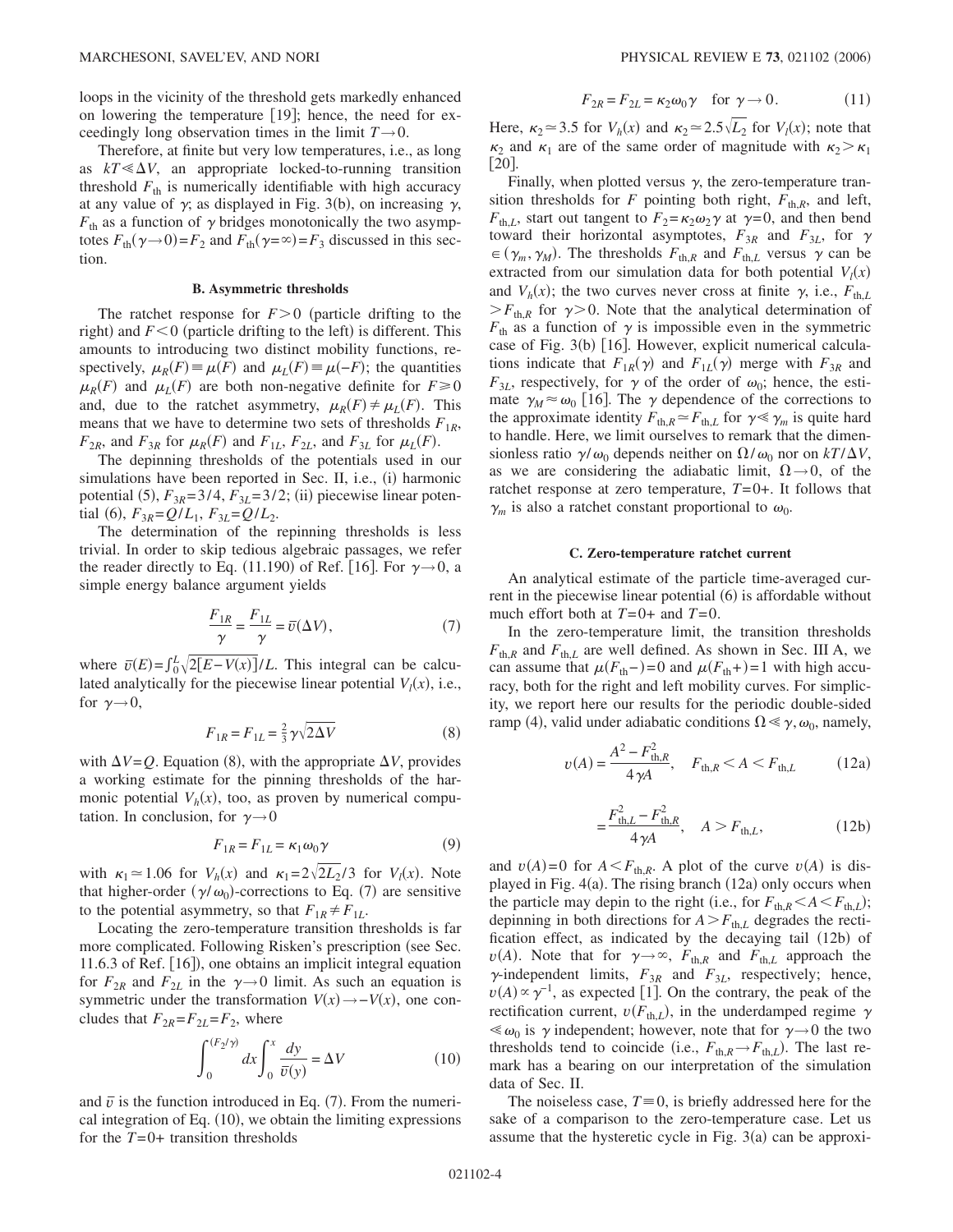

FIG. 4. (Color online) Underdamped particle  $(\gamma = 0.03)$  in the asymmetric potential (5) with  $L=2\pi$ : Mobility curves  $\mu(A)$  for (a)  $T=0+$ , Eq. (12), and (b)  $T=0$ , Eq. (13). Note that the rectification curve in (b) matches recent experimental data in Ref. [24].

mated to a rectangle with  $\gamma \mu_R = 0$  for *F* increasing from  $F_{1R}$ up to  $F_{3R}$ , and  $\gamma \mu_R = 1$  for *F* decreasing from  $F_{3R}$  down to  $F_{1R}$ . Let us also impose the same approximation for the left mobility  $\mu_L$  by replacing the suffix *R* with *L*. The resulting trajectories can be either regular (with the period equal to an integer multiple of the forcing cycle  $T_{\Omega}$ ) or chaotic, depending on the initial conditions. Optimal rectification is obtained for periodic trajectories with period  $T_{\Omega}$ ; in the adiabatic limit, the maximum rectification current induced by the drive (4) on the ratchet potential  $V_l(x)$  is [7]

$$
v(A) = \frac{A}{4\gamma} - \frac{F_{3R}^2 - F_{1R}^2}{8\gamma A}, \quad F_{3R} < A < F_{3L} \tag{13a}
$$

$$
=\frac{(F_{3L}^2 - F_{3R}^2) - (F_{1L}^2 - F_{1R}^2)}{8\gamma A}, \quad A > F_{3L},
$$
\n(13b)

and  $v(A)=0$  for  $A \leq F_{3R}$ . This curve [shown in Fig. 4(b)] exhibits two jumps at  $A = F_{3R}$ , from  $v(F_{3R}-)=0$  to  $v(F_{3R}+)$  $=(F_{3R}^2 - F_{1R}^2)/(8\gamma F_{3R})$ , and at  $A = F_{3L}$ , from  $v(F_{3L} -) = v_0$ + $F_{3L}$ /(8 $\gamma$ ) down to  $v(F_{3L}+) = v_0 - F_{1L}^2/(8\gamma F_{3L})$ , with  $v_0$  $=(F_{3L}^2 - F_{3R}^2 + F_{1R}^2) / (8 \gamma F_{3L})$ . Such discontinuities are peculiar to the response curve of any underdamped ratchet device in the  $T=0$  (or deterministic) regime [7,12], irrespective of the actual potential profile and driving wave form. Note that here the current peak  $v(F_{3L}-)$  for  $\gamma \to 0$  shoots up like  $\gamma^{-1}$ , at variance with  $v(F_{th,L})$  from Eq. (12).

## **IV. DATA INTERPRETATION**

In Sec. III, we have outlined the theoretical framework needed to interpret the simulation results reported in Sec. II. To make contact with our analytic predictions, we remind the reader that our numerical data have been plotted in units of  $A/\gamma$  [i.e., must be compared to  $\gamma\mu(A) \equiv \gamma v(A)/A$ ].

Figures 1 and 2 are both made of three panels for decreasing values of the drive amplitude, namely,  $A > F_{3L}$  in panels (a),  $F_{3R}$   $\leq$  *A*  $\leq$  *F*<sub>3*L*</sub> in panels (b), and *A*  $\leq$  *F*<sub>3*R*</sub> in panels (c). The three panels show, besides an apparent difference for large  $\gamma$ , suggestive similarities. Most notably, the  $\gamma$  dependence of the net ratchet current at low temperature can be separated into three well-distinguishable domains delimited by  $\gamma_m$  and  $\gamma_M$ . More specifically, for:

(i)  $\gamma < \gamma_m$ : The reason why the current drops sharply to zero for  $\gamma \lesssim \gamma_m$  is clear from Fig. 3(b). No matter what the value of  $A$ , as  $\gamma$  tends to zero,  $A$  ends up being larger than both thresholds  $F_{\text{th},R}$  and  $F_{\text{th},L}$ ; thus, from Eq. (12b) we conclude that the relevant quantity  $\gamma \mu \simeq (F_{\text{th},L}^2 - F_{\text{th},R}^2)/(4A^2)$ vanishes, since the two thresholds merge into one another  $(i.e., F<sub>th,L</sub> \rightarrow F<sub>th,R</sub>, for  $\gamma \rightarrow 0$ ).$ 

(ii)  $\gamma > \gamma_M$ : The zero-temperature transition thresholds are insensitive to  $\gamma$  for  $\gamma > \gamma_M \sim \omega_0$ . This simplifies the analysis of our simulation data. In view of Eq. (12),  $\gamma\mu$  is predicted to be independent of  $\gamma$  for  $A > F_{3R}$ , see Figs. 4(a) and 4(b), and drop to zero for  $A \leq F_{3R}$ , see Fig. 4(c);

(iii)  $\gamma_m < \gamma < \gamma_M$ : On decreasing  $\gamma$  below  $\omega_0$  the right and the left zero-temperature thresholds start departing from their asymptotic values  $F_{3R}$  and  $F_{3L}$ . This produces different behaviors as  $\gamma$  grows smaller than  $\omega_0$ , depending on the value of *A*. For  $A > F_{3L}$ , the gap between *A* and the larger threshold  $F_{th,L}$  widens; correspondingly, the net velocity (12b) starts decaying monotonically to zero. For an intermediate-to-small drive amplitude,  $A \leq F_{3L}$ , the curve  $\gamma \mu = (A^2 - F_{\text{th},R}^2)/(4A^2)$ bends upward—note that  $F_{\text{th},R}$  decreases monotonically with decreasing  $\gamma$ . Moreover, since  $F_{th,L}$  is also a decreasing function of  $\gamma$ , on lowering  $\gamma$ ,  $F_{th,L}$  eventually crosses A; as a consequence,  $\gamma\mu$  reaches a plateau and then bends downward, as explained in item (i).

We stress the fact that inertial ratchets operated in the optimal damping window  $(\gamma_m, \gamma_M)$  are also capable of rectifying efficiently weak-amplitude input signals with  $A \leq F_{3R}$ . On regarding  $\gamma_m$  as the damping value where the curves  $F_{\text{th},L}(\gamma)$  and  $F_{\text{th},R}(\gamma)$  part from the common asymptote  $F_2(\gamma)$ , then an underdamped ratchet at low temperature can be sensitive to sinusoidal signals with amplitude as small as  $F_2(\gamma_m)$ . Note that such an effect is *enhanced* by lowering the temperature to zero, whereas overdamped ratchets can rectify subthreshold ac signals only if assisted by noise  $[2]$ .

The temperature dependence of the curves *v* versus *A* is also worth discussing. The analytical approach of Sec. III does not apply for small but finite  $kT/\Delta V$ . As shown in Fig. 11.27 of Ref. [16], on increasing  $T$  the sharpness of the mobility steps of Fig. 3(a) decreases; therefore, the rectification efficiency of the ratchet diminishes substantially away from the right and/or left thresholds. As a result,  $\gamma\mu$  develops broad bumps for  $\gamma$  values corresponding to  $F_{th,L}$  crossing A for  $F_{3R}$   $\leq$   $A$   $\leq$   $F_{3L}$ , and either  $F_{\text{th},R}$  or  $F_{\text{th},L}$  crossing A for A  $\leq F_{3R}$ . A similar effect was detected in the current dispersion of an underdamped rocked ratchet (see Fig. 1 of Ref. [21]).

The temperature dependence of  $\gamma\mu$  is displayed in Fig. 5. In the overdamped region  $\gamma > \gamma_M$  [panel (b)], for  $A < F_{3R}$ , the ratchet velocity goes through a maximum for an optimal value of *T*, as known from the previous literature in Smoluchowski's (or zero-mass) approximation [2]; for  $A > F_{3R}$ , the ratchet performs better in the  $T=0+$  limit (i.e., its efficiency gets degraded by thermal fluctuations of any intensity). In spite of this different behavior at large  $\gamma$ , mobility in the optimal damping window  $(\gamma_m, \gamma_M)$  gets monotonically enhanced with decreasing *T*, no matter what the magnitude of  $A$  [panel(a)].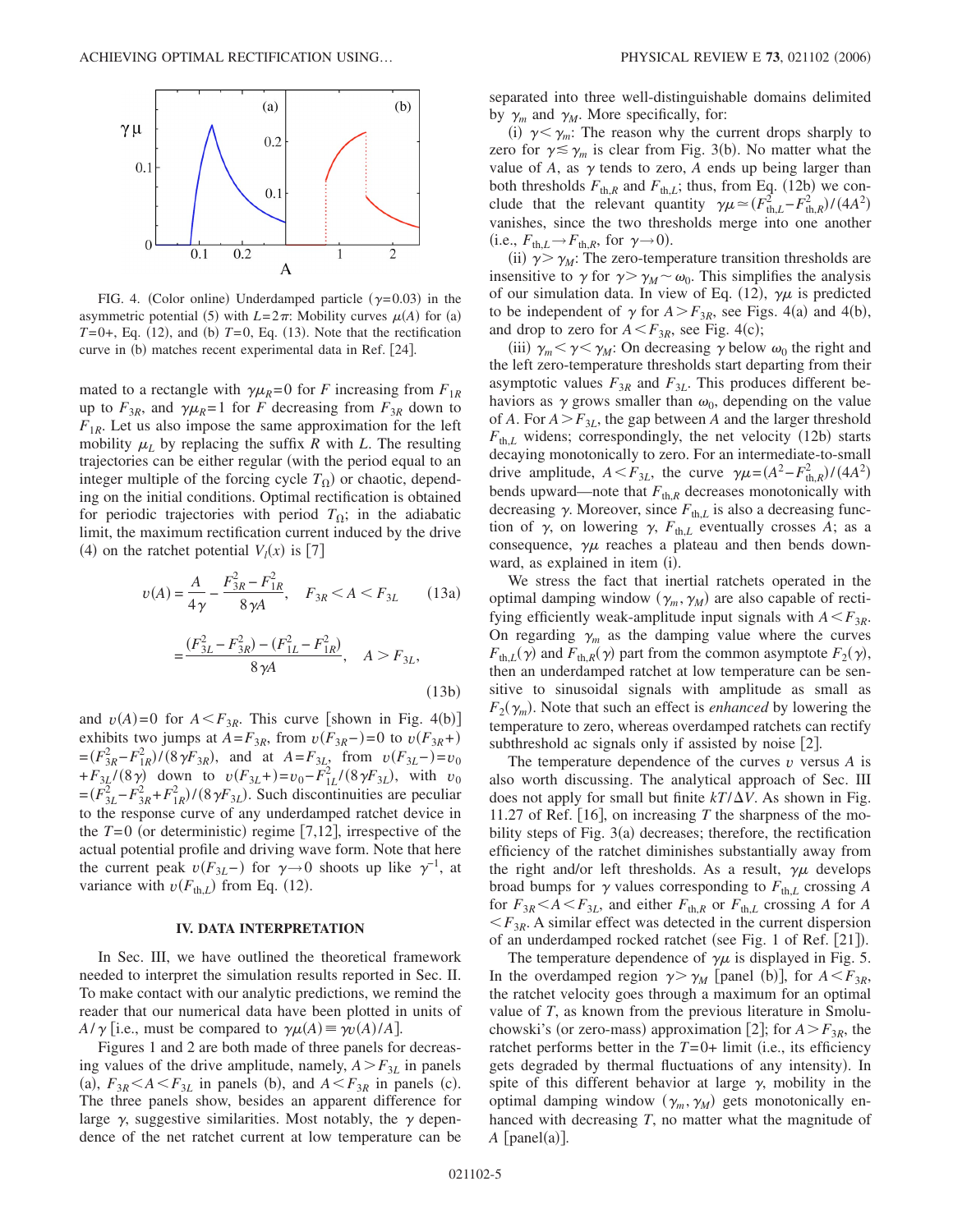

FIG. 5. (Color online) Temperature dependence of  $\gamma\mu$  for different drive amplitudes *A* and two damping regimes: underdamped  $\gamma=0.1\omega_0$  (open dots) and overdamped  $\gamma=10\omega_0$  (solid dots). The ratchet dynamics (1) has been simulated for the harmonic potential (5) with  $L=1$  and up-down ramp (4) with  $\Omega = 10^{-3}$ .

Finally, we verified that the occurrence of an optimal rectification window is a robust property of underdamped ratchets. Following the prescriptions of Machura *et al.* [21], we checked that the enhanced ratchet mobility in the damping interval  $(\gamma_m, \gamma_M)$  corresponds to a strong suppression in its current fluctuations. Indeed, when operating a noise rectifier, one wants that its net current does not become swamped with the unavoidable fluctuations induced by the noise itself  $[22]$ . For instance, in Fig. 6 we compared the  $\gamma$  dependence of  $\gamma\mu$ and of the dimensionless ratio



FIG. 6. (Color online) Curves  $\gamma\mu$  and  $\rho_E$  vs  $\gamma$  for the inertial ratchet (1) with drive (3) and harmonic potential (5). Other simulation parameters are:  $kT=0.03$ ,  $A=0.5$ ,  $L=1$ , and  $\Omega=10^{-3}$ .

$$
\rho_E = \frac{\langle v^4 \rangle - \langle v^2 \rangle^2}{\langle v^2 \rangle^2} \tag{14}
$$

for the system (1) with  $A \leq F_{3R}$ . The quantity  $\rho_E$  represents the relative fluctuation intensity of the particle kinetic energy in the ratchet [21]. The rectification thresholds  $\gamma_m$ ,  $\gamma_M$  are signaled by a surge in  $\rho_E$ , while inside the rectification window, fluctuations of the kinetic energy are drastically quenched. This result was to be expected in view of the analysis presented in Ref.  $[21]$ .

#### **V. CONCLUSIONS**

In this work we have shown how operating a ratchetlike device under apparently similar conditions, namely, in the absence of noise (noiseless device,  $T=0$ ) or at vanishingly low noise level  $(T=0+)$ , leads to totally different rectification currents: chaotic and unpredictable in the former regime (also called deterministic), stable and strong within an optimal damping window in the latter one. These conclusions indicate inertia ratchets as a viable option to rectification in nanotechnology, as they can perform more efficiently than the more popular overdamped Brownian motors originally inspired by cellular biology.

Among the most promising implementations of a ratchet device are those aimed at rectifying the motion of the Josephson phase in SQUIDs [14] or vortices in superconductors [23], long Josephson junctions [12], and Josephson junction arrays [11]. Experimental testing is presently under way. In particular, recent experiments suggest that inertia is capable of enhancing the rectification current of vortices in superconducting films with periodic asymmetric pinning  $[24]$ or fluxons in current-biased annular Josephson junctions 25. The advantages of Josephson-junction-based ratchets are nicely summarized in Ref.  $[12, 14, 25]$ : first, directed motion results in a net dc voltage, which is easy to measure; second, Josephson junctions are very fast devices that can operate (capture and rectify noise) in a broad frequency range from dc up to 100 GHz; and, most remarkably, third, by varying junction design and bath temperature, both overdamped and underdamped regimes are accessible. This last property, combined with the fact that the noise acting on such movable objects is very weak, makes our analysis particularly useful to determine the optimal operating conditions of a vortex ratchet device. It is important to emphasize that the rectification power of the Josephson junctions (see, e.g., Ref. [26]) is often very weak. Using underdamped Josephson junctions provide a way to remarkably boost the performance of Josephson-junction-based ratchets.

# **ACKNOWLEDGMENTS**

This work was supported, in part, by the National Security Agency (NSA) and Advanced Research and Development Activity (ARDA) under Air Force Office of Research (AFOSR) Contract No. F49620-02-1-0334; and also supported by the US National Science Foundation Grant No. EIA-0130383.